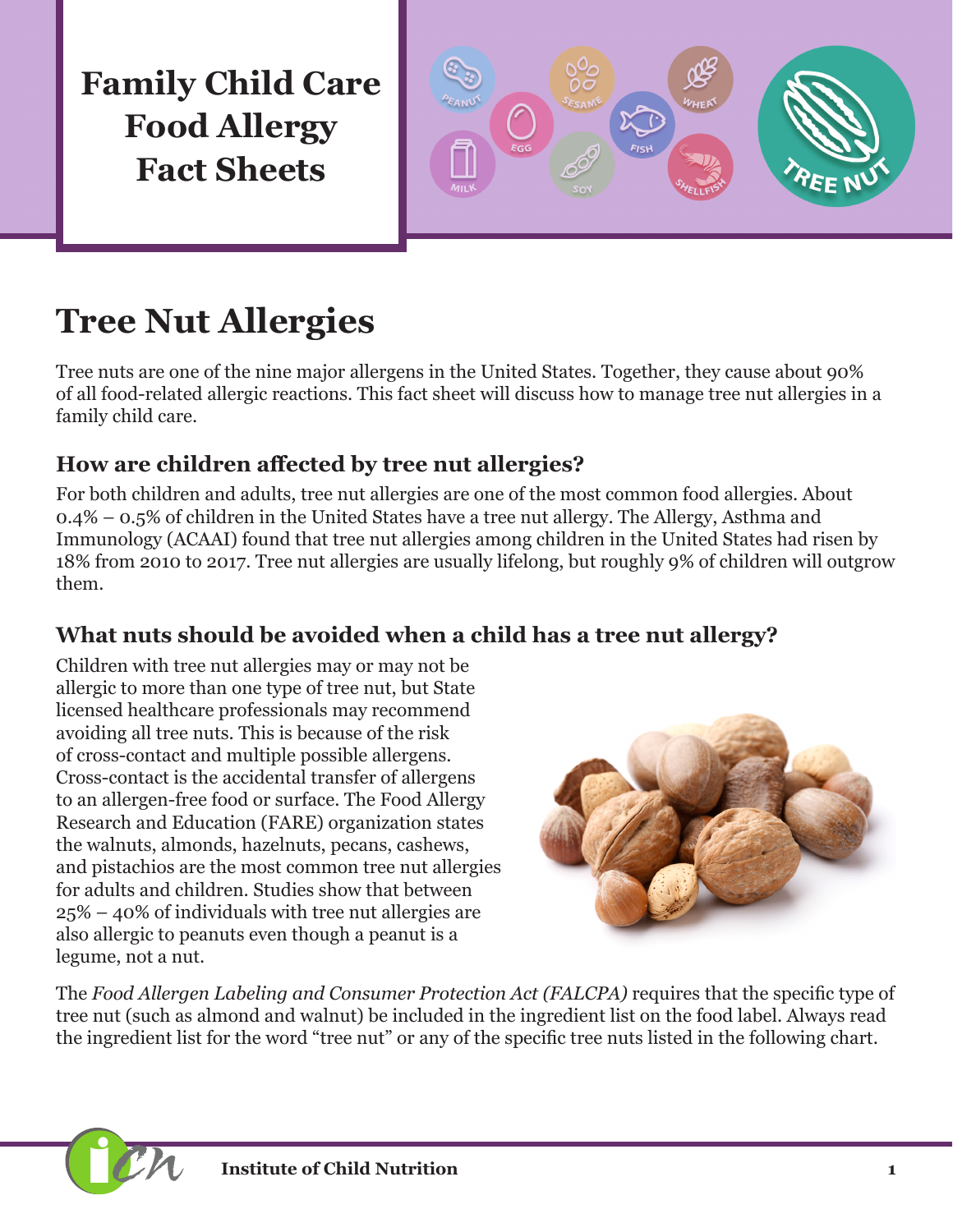| <b>Tree Nuts</b> |                    |                   |                                                       |  |
|------------------|--------------------|-------------------|-------------------------------------------------------|--|
| • Almonds        | • Chestnuts        | • Hickory nuts    | • Pili nuts                                           |  |
| • Beechnuts      | • Chinquapins      | • Lychee (lichee/ | • Pine nuts (Indian,                                  |  |
| • Brazil nuts    | (chinkapin)        | litchi nuts)      | piñon, pinyon,                                        |  |
| • Butternuts     | • Coconuts $*$     | • Macadamia (bush | pigndi, pigñolia,<br>pignon, pignoli)<br>• Pistachios |  |
| • Candlenuts     | $\cdot$ Ginkgos    | nuts)             |                                                       |  |
| (kukui)          | • Hazelnuts        | • Nangai nuts     |                                                       |  |
| • Cashews        | (cobnuts/filberts) | • Pecans          | • Shea nuts (karite)                                  |  |
|                  |                    |                   | • Walnuts                                             |  |

\*Coconut has not typically been restricted for people with tree nut allergies. However, the Food and Drug Administration (FDA) began identifying coconut as a tree nut in 2006. There are some documented cases of coconut allergies, but most occurred in people without other tree nut allergies. Always get clarification from a State licensed healthcare professional about serving coconut to a child with a tree nut allergy.

#### **What foods contain tree nuts?**

There are many unexpected sources of tree nuts, so reading the ingredient list on food labels is important to prevent exposure to tree nuts. Tree nuts can be ingredients in prepared food products, but also can be found in household products, such as lotions and soaps. The following chart lists some food items that often contain tree nuts.

| <b>Tree Nut-Based Products</b>                 |                                               |  |  |  |
|------------------------------------------------|-----------------------------------------------|--|--|--|
| • Artificial nuts and flavoring                | • Nut meal/flour                              |  |  |  |
| • Gianduja (a chocolate-hazelnut spread)       | • Nut meat                                    |  |  |  |
| • Mandelonas (peanuts soaked in almond         | • Nut milk (almond milk, cashew milk)         |  |  |  |
| flavoring)                                     | • Nut oils* (almond oil, walnut oil)          |  |  |  |
| • Marzipan (an almond confection)              | • Nut paste (almond paste)                    |  |  |  |
| • Natural nut extracts and flavorings (almond, | • Nutella $\circledR$                         |  |  |  |
| black walnut, wintergreen)                     | • Praline (a boiled pecan confection)         |  |  |  |
| • Nougat (a roasted nut confection)            | Walnut/black walnut hull extract<br>$\bullet$ |  |  |  |
| • Nut butters (cashew, hazelnut, shea nut)     | (flavoring)                                   |  |  |  |
| • Nut distillates/alcoholic extracts           |                                               |  |  |  |

\*Tree nut oils are usually less refined oils and may contain traces of tree nut protein. They are not usually safe for individuals with tree nut allergies.

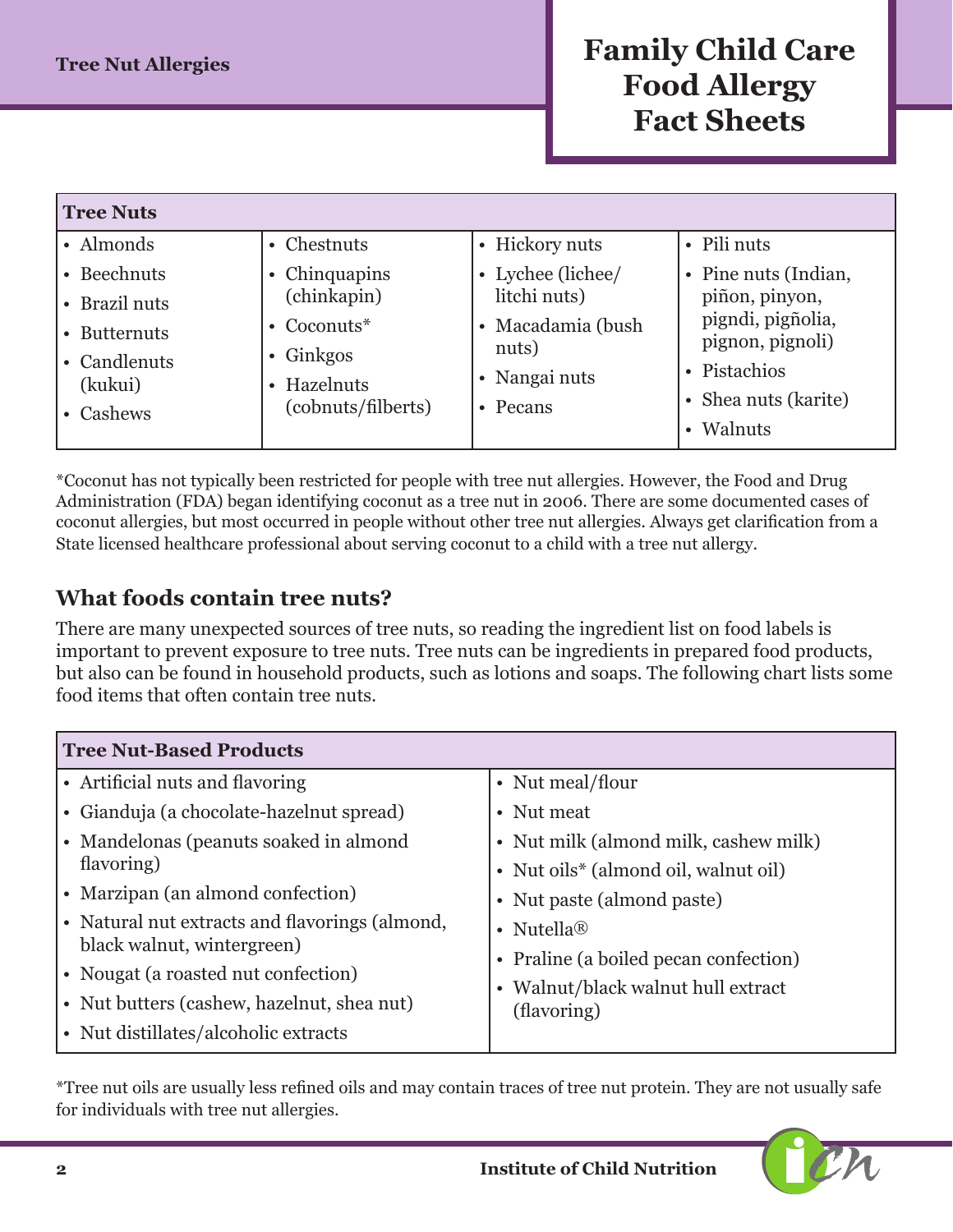| Dishes, Foods, and Products That May Contain Tree Nuts*      |                                             |                                                                         |  |  |
|--------------------------------------------------------------|---------------------------------------------|-------------------------------------------------------------------------|--|--|
| • Baked goods                                                | • Gluten-free products                      | • Salads and salad dressings                                            |  |  |
| • Breading                                                   | • Granola bars                              | Sauces (barbeque, chili<br>$\bullet$                                    |  |  |
| • Breakfast cereals                                          | • Heartnut                                  | sauce, hot sauce, mole<br>sauce, spaghetti sauce)                       |  |  |
| • Candies, candy bars,<br>chocolates                         | $\bullet$ Honey<br>• Marinades              | $\cdot$ Trail mix                                                       |  |  |
| • Cereals, breakfast bars,<br>cereal bars                    | • Mortadella                                | • Vegan cheeses<br>• Vegan meats<br>• Vegan spreads<br>• Veggie burgers |  |  |
| • Crackers                                                   | • Pancakes<br>• Pasta                       |                                                                         |  |  |
| • Energy bars<br>• Flavored coffees,<br>creamers, and syrups | $\cdot$ Pesto                               |                                                                         |  |  |
|                                                              | • Pie crust                                 | • Waffles                                                               |  |  |
| (hazelnut)<br>• Frozen desserts                              | • Recipes that replace<br>all-purpose flour |                                                                         |  |  |

There are also food items that are not made with tree nuts but may be produced in a facility where tree nuts are used (for example, cereal bars). As a result, cross-contact with tree nuts may occur. Do not give a food to a child with a tree nut allergy that is labeled with an advisory statement such as being produced or manufactured in a facility with tree nuts. Always read the ingredients, check for allergen information, and consider cross-contact before serving any food to a child with a food allergy.

The following are some food items that are often confused as tree nuts but are not:

- Nutmeg (is a seed)
- Poppy seeds
- Sesame seeds
- Sunflower seeds
- Water chestnut (is a root)

The previously mentioned foods are usually safe for a person with a tree nut allergy. They do not usually need to be avoided unless recommended by a healthcare professional or if the child has an additional allergy to seeds.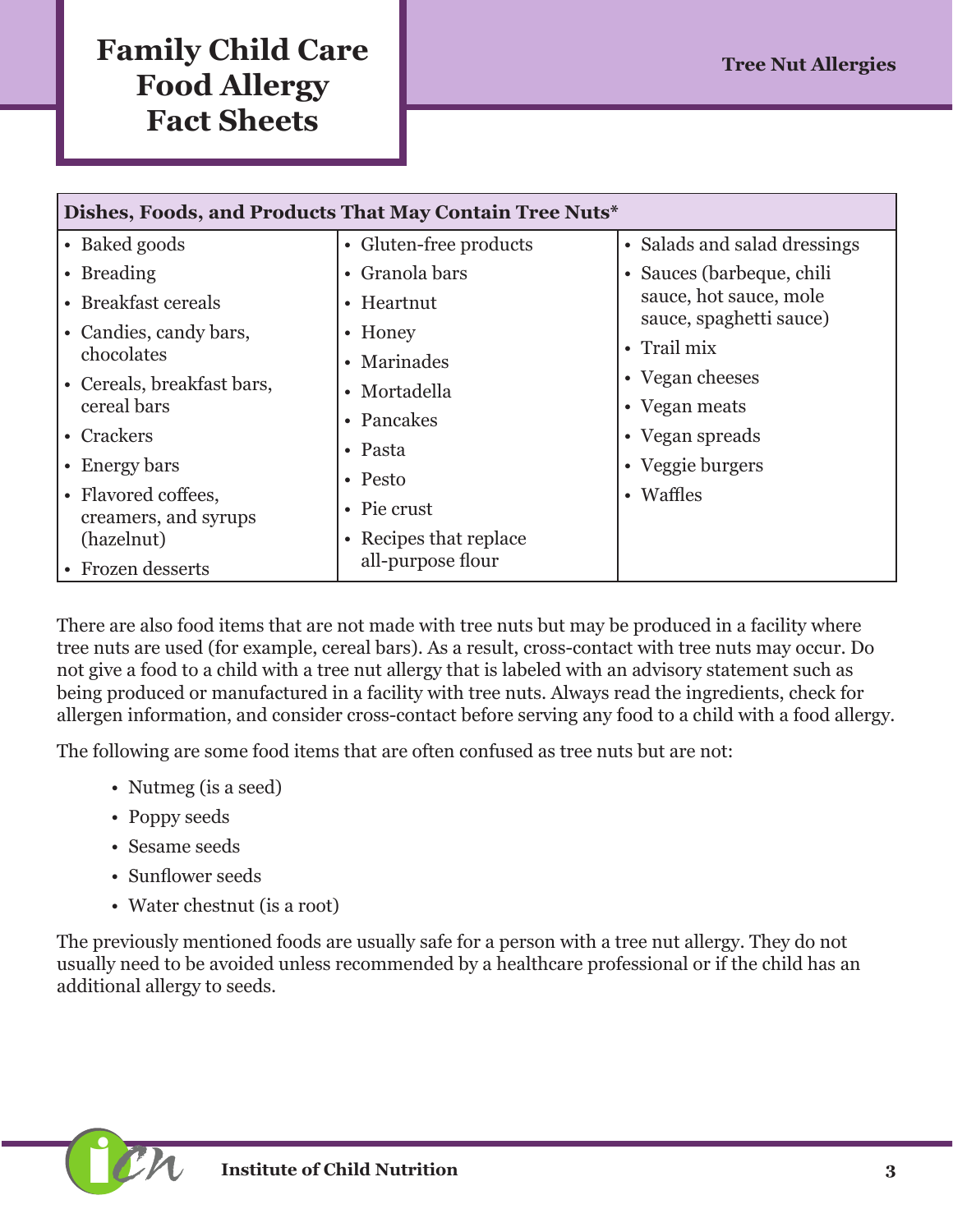#### **What substitutes can be used for tree nuts in meals?**

The following chart lists common menu items that may be used as safe substitutions to items that contain tree nuts. Always carefully read ingredient lists, even for foods that do not usually contain tree nuts.

| <b>Menu Items and Condiments That May</b><br><b>Contain Tree Nuts*</b> | <b>Possible Substitutes*†</b>                                               |
|------------------------------------------------------------------------|-----------------------------------------------------------------------------|
| Bread, bagels, biscuits, muffins, other bread<br>products*             | Bread products without tree nuts                                            |
| <b>Breakfast cereals</b>                                               | Breakfast cereals without tree nuts                                         |
| Mixed dish containing tree nuts                                        | Mixed dish without tree nuts                                                |
| Tree nut butters (almond butter, cashew nut<br>butter)                 | Peanut butter, sesame seed butter, soy nut<br>butter, sunflower seed butter |

\*All meals and snacks claimed for reimbursement must meet the Child and Adult Care Food Program (CACFP) meal pattern requirements. Please visit [www.fns.usda.gov/cacfp/meals-and-snacks](http://www.fns.usda.gov/cacfp/meals-and-snacks) for more information. For children with food allergies, providers are required to provide meal modifications as stated in the child's medical statement signed by a State licensed healthcare professional. Meal modifications may require providing meals and snacks that do not meet CACFP meal pattern requirements. These meals are reimbursable as long as there is a medical statement on file documenting the necessary accommodations. Providers may choose to accommodate food-related disabilities without a signed medical statement if the meal modifications still meet the meal pattern requirements. Refer to the *Family Child Care Food Allergy Fact Sheets – Accommodating Children with Food Allergies* for more information.

†Always review the ingredient list to verify ingredients and check for possible cross-contact.

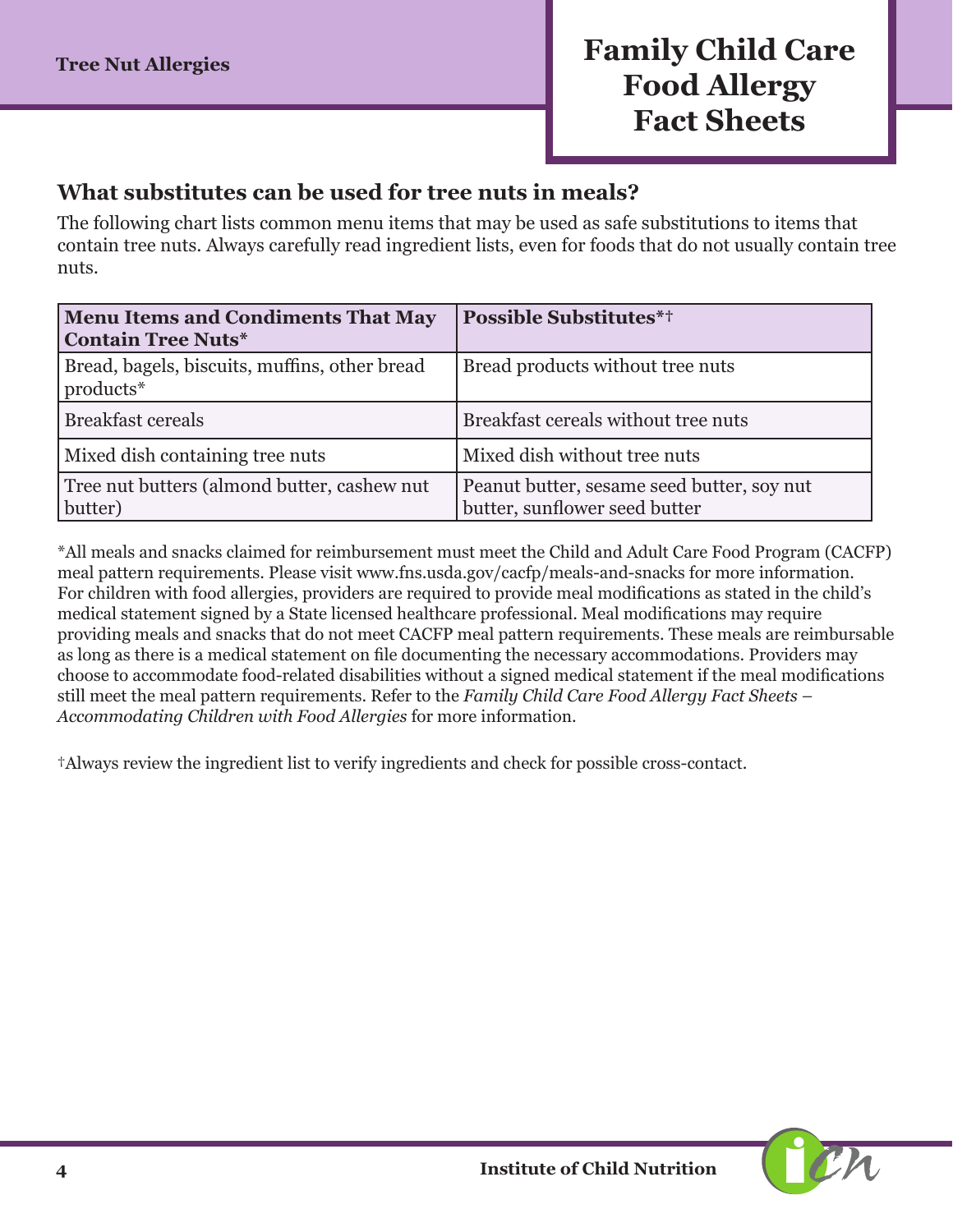#### **References**

- American College of Allergy, Asthma and Immunology. (2019, March 14). *Peanut.* <https://acaai.org/allergies/allergic-conditions/food/peanut/> American College of Allergy, Asthma & Immunology. (n.d.). *Tree nut allergy.*  <https://acaai.org/allergies/types/food-allergies/types-food-allergy/tree-nut-allergy> Asthma and Allergy Foundation of America. (2015, February). *Tree nut allergy.* <http://www.kidswithfoodallergies.org/page/tree-nut-allergy.aspx> Centers for Disease Control and Prevention. (2013). *Voluntary guidelines for managing food allergies in schools and early care and education programs.* https://[www.cdc.gov/healthyyouth/foodallergies/](http://www.cdc.gov/healthyyouth/foodallergies/) Food Allergy Research & Education. (2020). *Facts and statistics.* <https://www.foodallergy.org/resources/facts-and-statistics> Food Allergy Research & Education. (2020). *Your guide to food allergy.*  <https://www.foodallergy.org/resources/field-guide-english> Food Allergy Research & Education. (2021). *With the stroke of President Biden's pen, FASTER Act for sesame labeling becomes law.* [https://www.foodallergy.org/media-room/stroke-president-bidens-pen-faster-act-sesame](https://www.foodallergy.org/media-room/stroke-president-bidens-pen-faster-act-sesame-labeling-becomes-law)[labeling-becomes-law](https://www.foodallergy.org/media-room/stroke-president-bidens-pen-faster-act-sesame-labeling-becomes-law) Food Allergy Research & Education. (n.d.). *Tree nut allergy.*  [https://www.foodallergy.org/living-food-allergies/food-allergy-essentials/common-allergens/](https://www.foodallergy.org/living-food-allergies/food-allergy-essentials/common-allergens/tree-nut) [tree-nut](https://www.foodallergy.org/living-food-allergies/food-allergy-essentials/common-allergens/tree-nut) Institute of Child Nutrition. (2020, June 23). *Food allergies for schools: Tree nut allergies.*  <https://www.theicn.org/foodsafety> Medical News Today. (2019, November 18). *What to know about nut allergies.* <https://www.medicalnewstoday.com/articles/327033> U.S. Department of Agriculture, Food and Nutrition Service. (2013, July 16). *Nutrition standards for CACFP meals and snacks.* <https://www.fns.usda.gov/cacfp/meals-and-snacks> U.S. Department of Agriculture, Food and Nutrition Service. (2017, June 22). *Modifications to accommodate disabilities in CACFP and SFSP.*  <https://www.fns.usda.gov/modifications-accommodate-disabilities-cacfp-and-sfsp>
- U.S. Food and Drug Administration. (2018, July 16). *Food Allergen Labeling and Consumer Protection Act of 2004 (FALCPA).*  [https://www.fda.gov/Food/GuidanceRegulation/GuidanceDocumentsRegulatoryInformation/](https://www.fda.gov/Food/GuidanceRegulation/GuidanceDocumentsRegulatoryInformation/Allergens/ucm106187.htm) [Allergens/ucm106187.htm](https://www.fda.gov/Food/GuidanceRegulation/GuidanceDocumentsRegulatoryInformation/Allergens/ucm106187.htm)